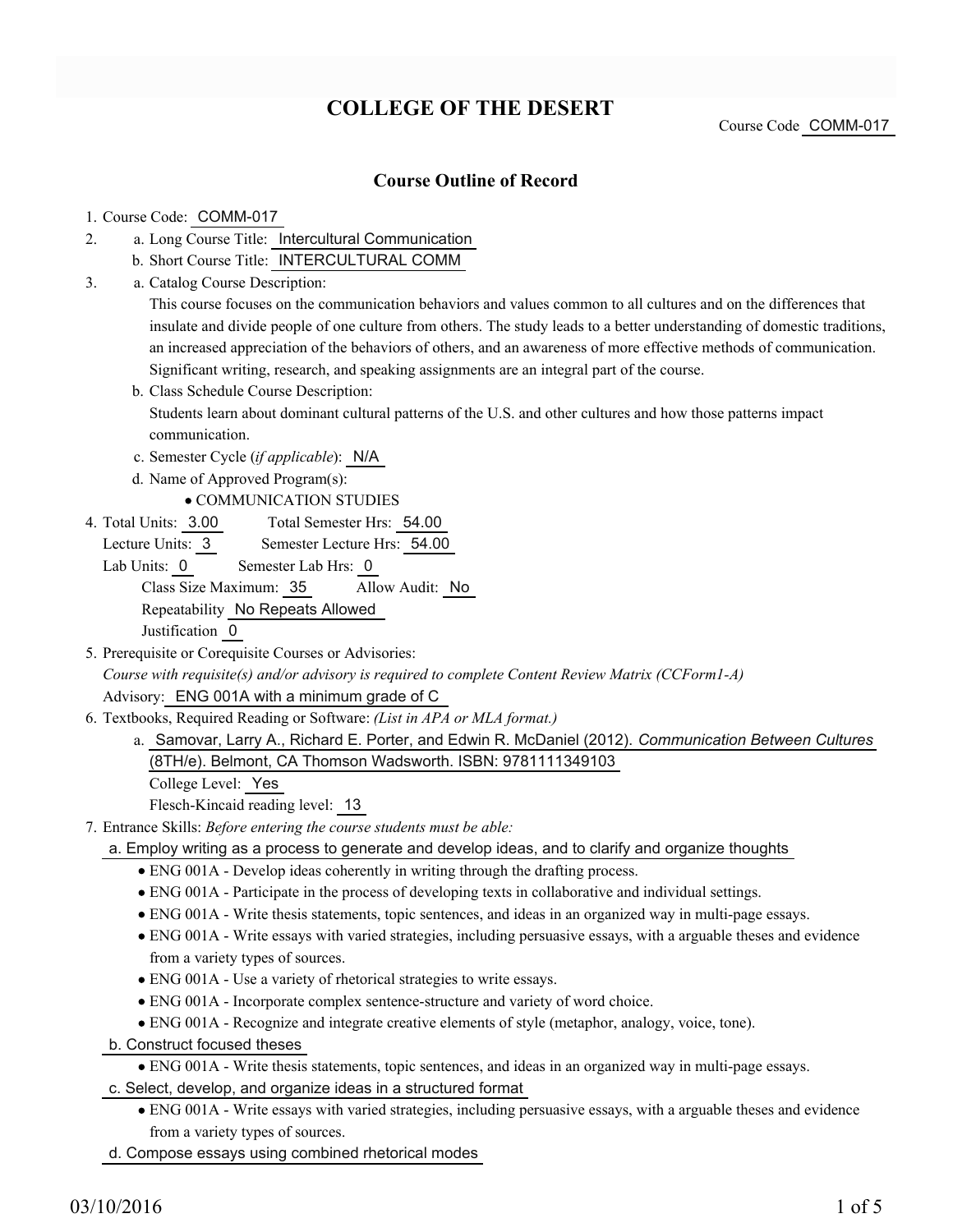## COMM 017-Intercultural Communication

ENG 001A - Use a variety of rhetorical strategies to write essays.

e. Demonstrate awareness of audience by use of appropriate tone and diction in all compositions

f. Exhibit proficiency in correct usage of grammar, punctuation and mechanics in all compositions

ENG 001A - Develop ideas coherently in writing through the drafting process.

g. Analyze, explain, evaluate, compare, and contrast course materials in written and oral modes

- ENG 001A Find, read, analyze, evaluate, interpret, and synthesize outside sources, including online information.
- h. Demonstrate skill in researching information, including CD-ROM and on-line sources
	- ENG 001A Read, analyze, and interpret varied texts (i.e. literature, digital forms, visual).
- i. Paraphrase, summarize, and quote using MLA documentation for all published sources in all compositions
	- ENG 001A Correctly use MLA or APA documentation as appropriate both within essays and in works cited entries.
	- ENG 001A Use writing reference materials and handbooks to perfect documentation skills with few errors.
	- ENG 001A Identify and evaluate appropriate source, incorporating them appropriately quotations, summaries, paraphrases and appropriate facts.
- j. Research and compose a college term paper
	- ENG 001A Develop ideas coherently in writing through the drafting process.
	- ENG 001A Participate in the process of developing texts in collaborative and individual settings.
	- ENG 001A Write thesis statements, topic sentences, and ideas in an organized way in multi-page essays.
	- ENG 001A Use a variety of rhetorical strategies to write essays.
	- ENG 001A Incorporate complex sentence-structure and variety of word choice.
	- ENG 001A Recognize and integrate creative elements of style (metaphor, analogy, voice, tone).
	- ENG 001A Correctly use MLA or APA documentation as appropriate both within essays and in works cited entries.
	- ENG 001A Use writing reference materials and handbooks to perfect documentation skills with few errors.
	- ENG 001A Identify and evaluate appropriate source, incorporating them appropriately quotations, summaries, paraphrases and appropriate facts.
- 8. Course Content and Scope:
	- Lecture:
		- 1. Principles and elements of human communication.
		- 2. The significance and forms of intercultural communication.
		- 3. The definition of culture.
		- 4. The interrelation of culture and communications (perception, verbal, and nonverbal processes).
		- 5. Understanding domestic cultural patterns (world view, activity and time orientation, perception of human nature and self, social organization).
		- 6. Understanding diverse cultural patterns and differences.
		- 7. Stereotyping and prejudice.
		- 8. Cultural differences in language and nonverbal communication.
		- 9. The potential problems and solutions for intercultural communication in a multi-cultural society and world.

Lab: *(if the "Lab Hours" is greater than zero this is required)*

- 9. Course Student Learning Outcomes:
	- 1. Explain the basic elements of the communication process.
	- 2. Identify, examine, and explain the various components of culture.
	- 3. Compare and contrast the values of the dominant U.S. culture with those of other cultures.
	- 4. Adapt communication behaviors to become more effective intercultural communicators.

10. Course Objectives: Upon completion of this course, students will be able to:

a. Define, analyze, and anticipate potential problems in intercultural communication.

- b. Demonstrate verbal and nonverbal skills in various contexts.
- c. Assess and explain perceptions and behaviors.
- d. Compare and contrast communication behaviors and cultural perspectives with others.
- e. Cooperate and collaborate with those whose cultures differ from their own.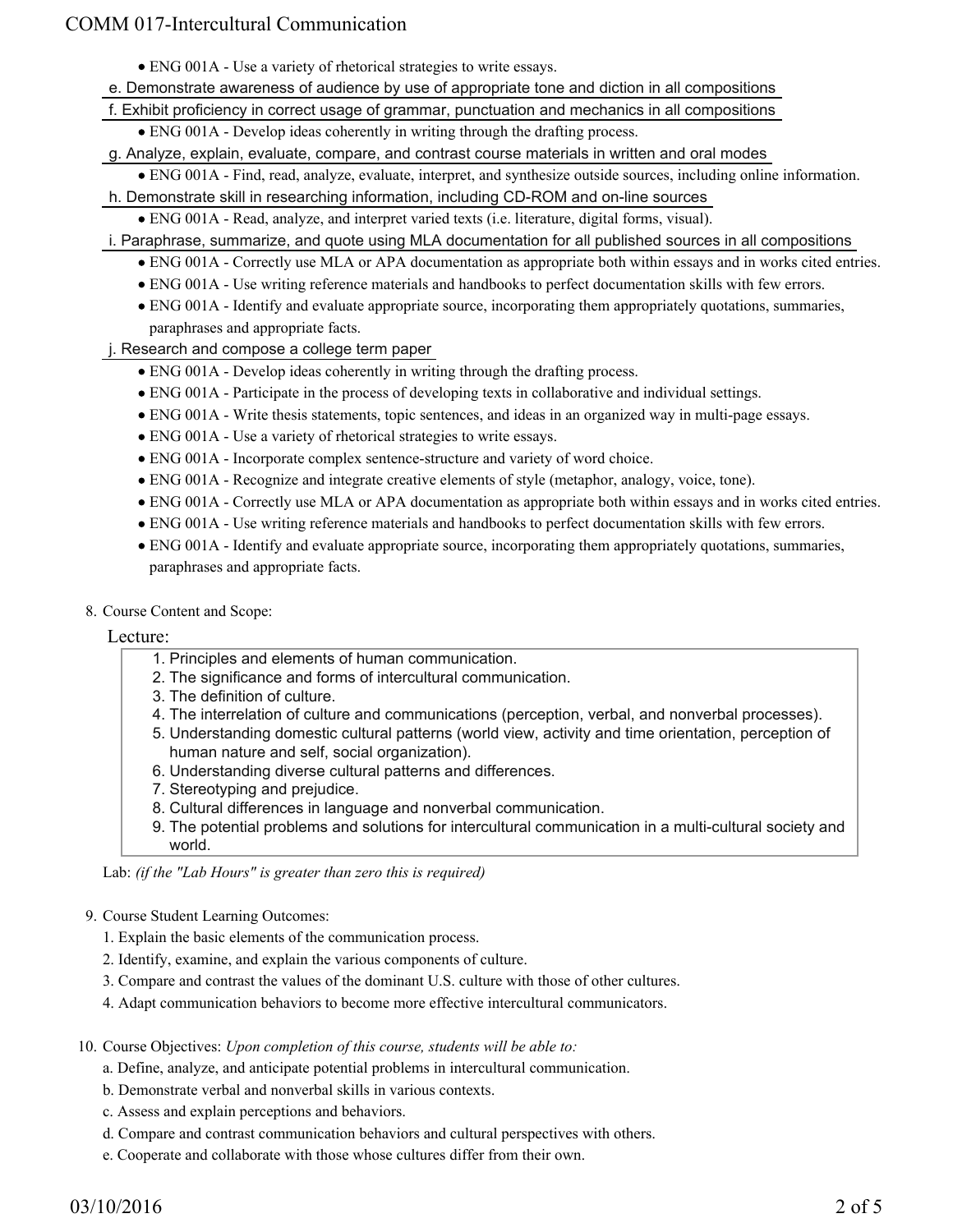Methods of Instruction: *(Integration: Elements should validate parallel course outline elements)* 11.

- a. Activity
- b. Demonstration, Repetition/Practice
- c. Discussion
- d. Distance Education
- e. Experiential
- f. Individualized Study
- g. Journal
- h. Lecture
- i. Participation
- j. Role Playing
- k. Technology-based instruction

#### Other Methods:

a. Lecture b. Discussion c. Video presentations. d. Online format (distance education) \*Distance Education modalities approved 4/17/2008

12. Assignments: (List samples of specific activities/assignments students are expected to complete both in and outside of class.) In Class Hours: 54.00

### Outside Class Hours: 108.00

a. In-class Assignments

-

b. Out-of-class Assignments

a. Fairytale from another culture. b. Deconstruction of cultural artifact paper. c. Research presentation on current event issue with outline. d. Self-evaluations and peer-critiques.

- 13. Methods of Evaluating Student Progress: The student will demonstrate proficiency by:
	- College level or pre-collegiate essays
	- Written homework
	- Critiques
	- Guided/unguided journals
	- Term or research papers
	- Presentations/student demonstration observations
	- Group activity participation/observation
	- Product/project development evaluation
	- True/false/multiple choice examinations
	- Student participation/contribution
	- Oral and practical examination
- 14. Methods of Evaluating: Additional Assesment Information:

a. Participation in class discussion b. Oral class presentations by students c. Quizzes and examinations d. Write researched outline e. Reaction papers

15. Need/Purpose/Rationale -- All courses must meet one or more CCC missions.

IGETC Area 1: English Communication

C: Oral Communication

CSU GE Area A: Communication in the English Language and Critical Thinking

A1 - Oral Communication

CSU GE Area D: Social, Political, and Economic Institutions and Behavior, Historical D7 - Interdisciplinary Social and Behavioral Science